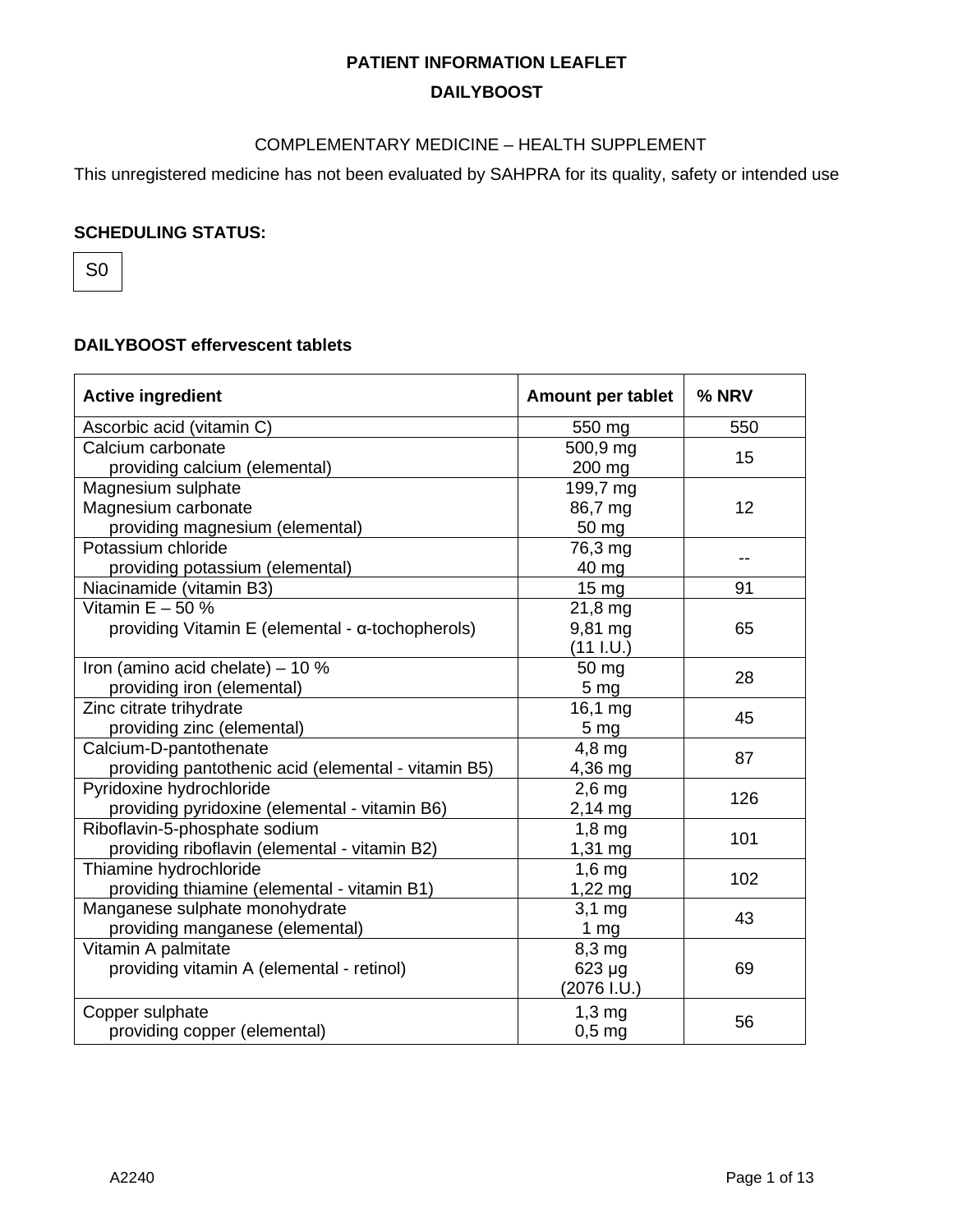| Folic acid                                                                | $290 \mu g$                      | 73  |
|---------------------------------------------------------------------------|----------------------------------|-----|
| Biotin (vitamin H)                                                        | $218 \mu g$                      | 727 |
| Potassium iodide<br>providing iodine (elemental)                          | $132 \mu g$<br>$100 \mu g$       | 67  |
| Chromium polynicotinate<br>providing chromium (elemental)                 | $333 \mu g$<br>$40 \mu g$        | 114 |
| Vitamin D3<br>Providing vitamin D (elemental)                             | 8 mg<br>$20 \mu g$<br>(800 I.U.) | 133 |
| Vitamin B12 - 0,1 %<br>providing cyanocobalamin (elemental - vitamin B12) | 728 µg<br>$0,73 \mu$ g           | 30  |

Each effervescent tablet contains sugar, mannitol (700 mg) and sweetener, sucralose (15 mg)

#### **Read all of this leaflet carefully because it contains important information for you**

DAILYBOOST is available without a doctor's prescription, for you to maintain your health. Nevertheless,

you still need to use DAILYBOOST carefully to get the best results from it.

- Keep this leaflet. You may need to read it again
- Do not share DAILYBOOST with any other person
- Ask your healthcare provider or pharmacist if you need more information or advice.

#### **What is in this leaflet**

- 1. What DAILYBOOST is and what it is used for
- 2. What you need to know before you take DAILYBOOST
- 3. How to take DAILYBOOST
- 4. Possible side effects
- 5. How to store DAILYBOOST
- 6. Contents of the pack and other information

#### **1. What DAILYBOOST is and what it is used for**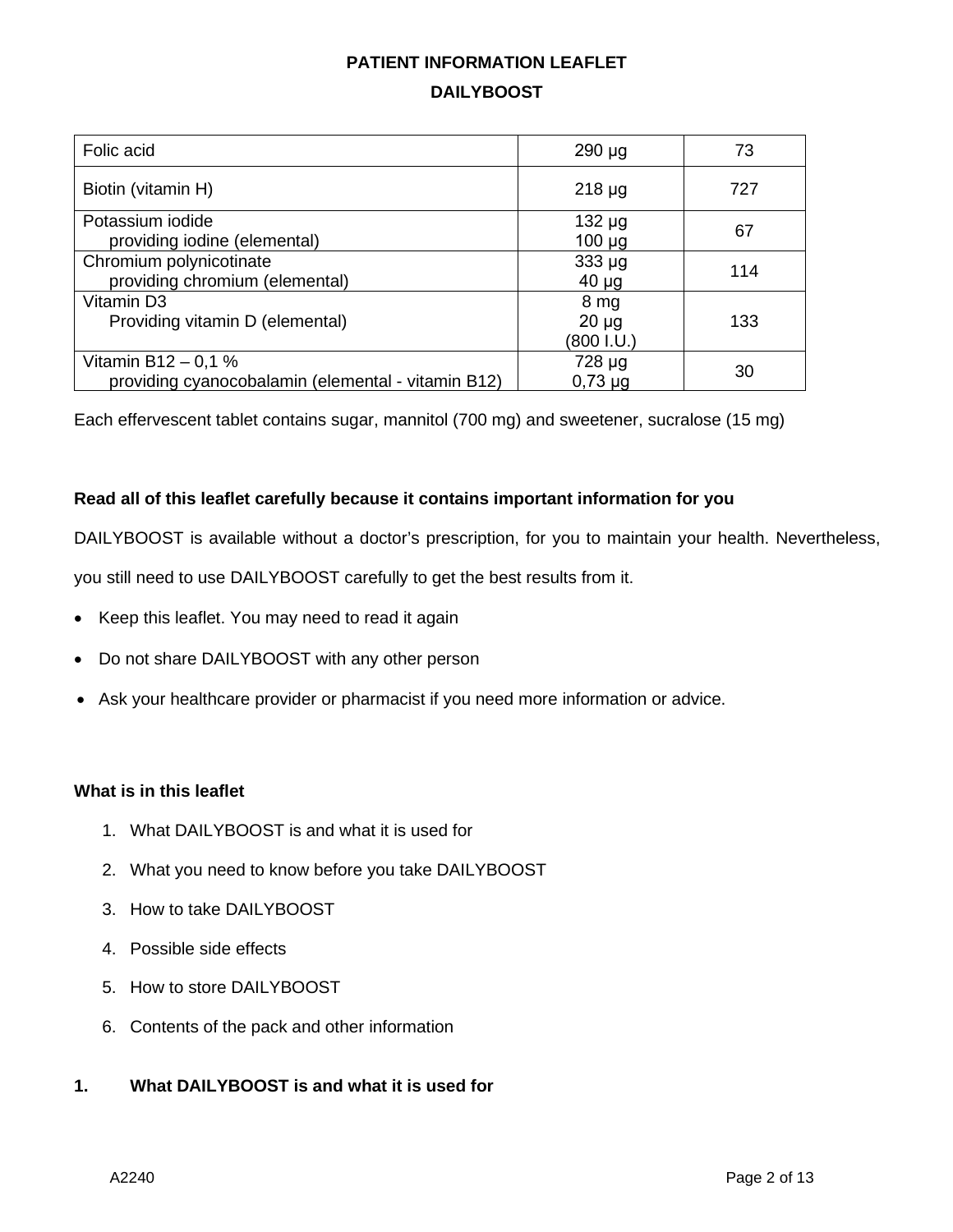DAILYBOOST is a multivitamin and mineral supplement intended to

- •boost healthy mind and body
- •boost an active lifestyle
- •increase energy

#### **2. What you need to know before you take DAILYBOOST**

#### **Do not take DAILYBOOST**

if you are hypersensitive (allergic) to any of the ingredients of DAILYBOOST (listed in section

6)

- if you are pregnant
- if you have eye diseases called Leber's disease or tobacco amblyopia
- if you have elevated chloride ions in your blood
- if you have severe liver disease
- if you have above normal calcium levels in your blood
- if you are under the age of 14 years.

#### **Warnings and precautions**

#### **Take special care**

- if you have problems with your kidneys, adrenal glands or liver
- if you have constant diarrhoea and irritation in your stomach, or a stomach ulcer
- if you have any heart problems or disease
- if you are severely dehydrated or have severe tissue damage (as with severe burns)
- if you are taking another multivitamin and mineral supplement. Do not take more than the recommended dosage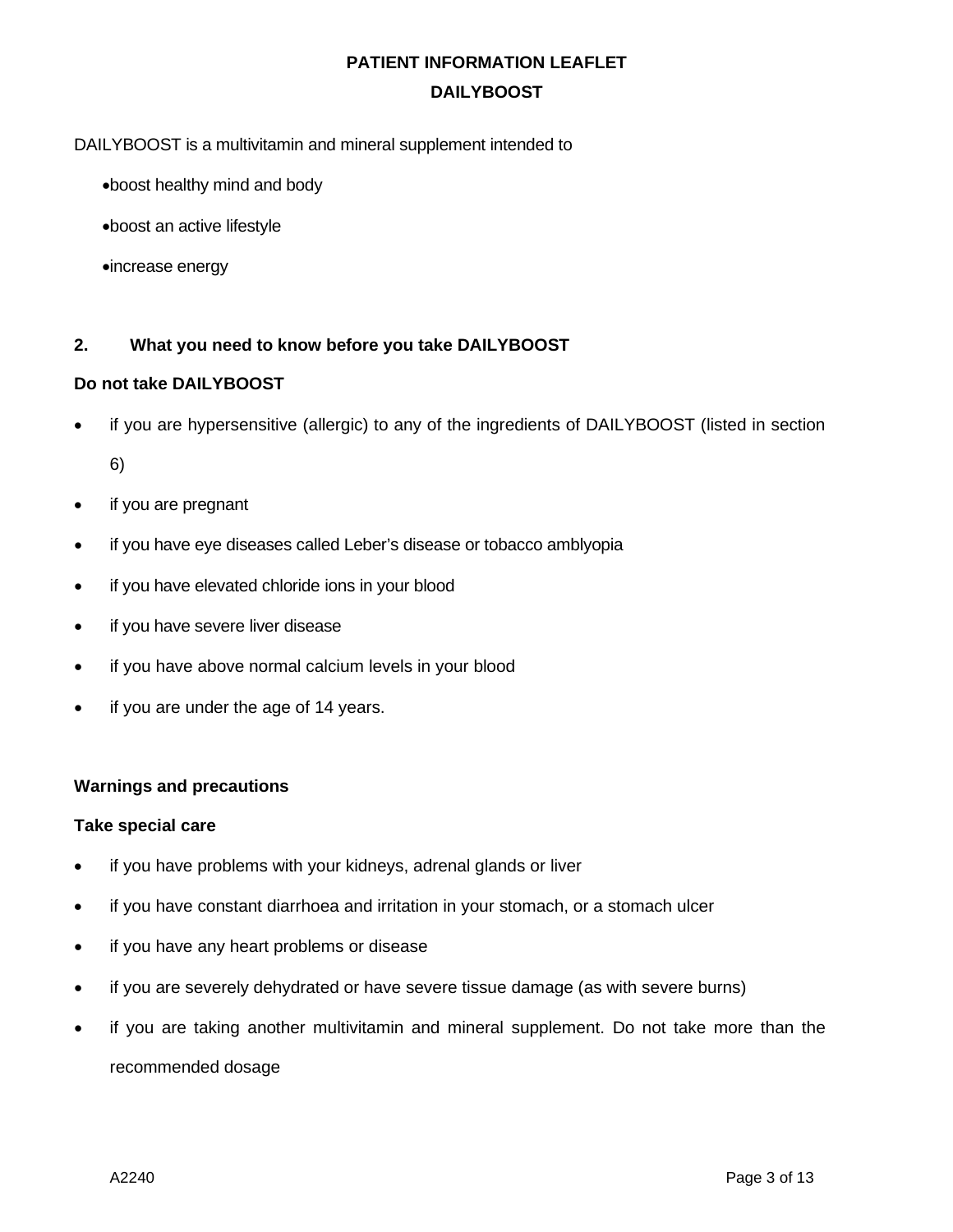- if you are undergoing blood and urine tests, as DAILYBOOST may interfere with the results
- if you have Wilson's disease (a disease where excess copper builds up in the body) as the condition may worsen
- if you are taking iron-containing medicines (orally or via infusions) treatment for conditions related to iron storage or iron-absorption e.g. haemochromatosis (causes too much iron absorption) and haemoglobinopathies (blood disorder), or if you have inflammation in your intestines, narrowing of the intestines or have small bulging pouches in the lining of your intestines
- If you have been diagnosed with a type of anaemia (megaloblastic anaemia) as you may experience untoward nervous system symptoms
- If you have problems with your thyroid, especially if you are older than 45 years and diagnosed with goitre, as the condition may worsen
- if you are prone to develop gout and if you drink large amounts of alcohol
- if you have diabetes, as your blood sugar levels may increase.

#### **Children and adolescents**

DAILYBOOST is not suitable for children under the age of 14.

#### **Other medicines and DAILYBOOST**

- Always tell your healthcare provider if you are taking any other medicine (this includes complementary or traditional medicines). Taking DAILYBOOST with the following medicine is not recommended:
- tetracyclines (antibiotic used to treat infections) as the effect of the antibiotic may be lowered. An interval of at least 2-3 hours should be allowed between taking DAILYBOOST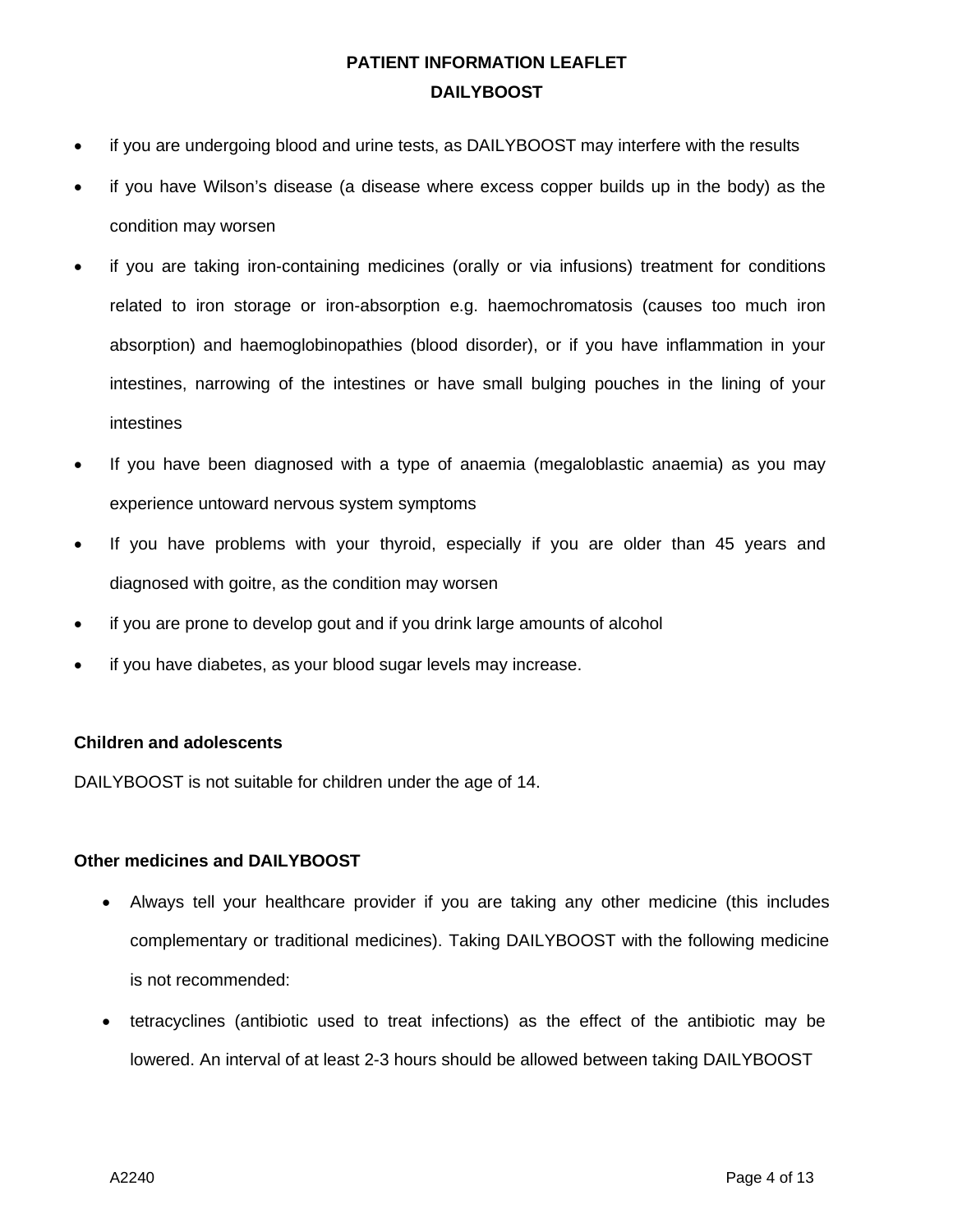and tetracyclines

- bisphosphonates e.g. risodrenate, alendronate (medicine which prevents the loss of bone density and used to treat osteoporosis and similar bone diseases)
- desferrioxamine (used to treat iron overload) as it may worsen iron toxicity, particularly to the heart
- medicines used to treat high cholesterol levels called statins (e.g. simvastatin, rosuvastatin) as muscle breakdown may occur, which may lead to kidney problems and pain or weakness in the muscles
- dimercaprol (treatment for acute poisoning by arsenic, mercury, gold and lead).

The absorption and/or effect of certain vitamins or minerals may be lowered when DAILYBOOST is taken together with certain medicine. These include:

- cholestyramine, colestipol (treatment for bile condition)
- orlistat (treatment for obesity)
- omeprazole (treats heartburn and stomach ulcers)
- aminosalicylic acid (antibiotic used to treat tuberculosis) and rifampicin and isoniazide (treatment for tuberculosis)
- colchicine (treats gout attacks)
- iron supplements
- penicillamine (medicine used to treat Wilson's disease)
- medicine which contains phosphorus
- aspirin (used to treat pain, fever and inflammation)
- lithium (treatment for bipolar disorder)
- amiodarone (treats heart problems)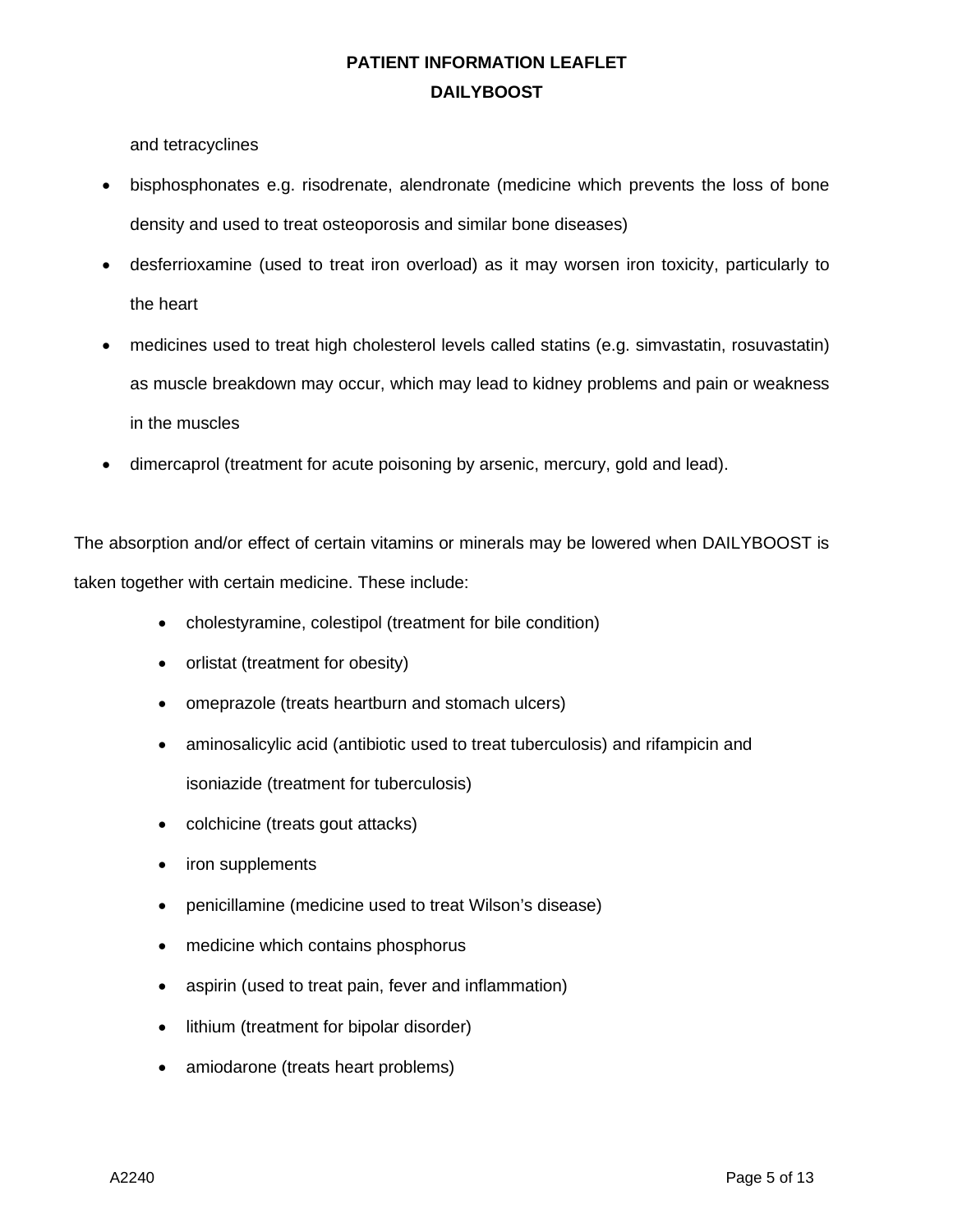- cortisone medicine (treatment for inflammation)
- other substances which contain magnesium and calcium (e.g. antacids, other mineral supplements, carbonates and bicarbonates, oxalates or phosphates).

The effect of DAILYBOOST may be increased when taken with the following medicine:

- mexelitine (to treat heart conditions)
- neomycin, ciprofloxacin, enoxacin, pipemidic acid (antibiotics used to treat infections)
- fluvoxamine (treatment for depression)
- terbinafine (treatment for fungal infections)
- $\bullet$  H<sub>2</sub>-antagonists e.g. cimetidine, ranitidine (treatment for acid reflux and stomach ulcers)
- methoxsalen (used to treat the skin diseases, psoriasis and eczema)
- the "pill" (oral contraceptives) and hormone replacement therapy
- phenytoin (treats epilepsy)
- other substances which contain vitamin C and citric acid.

The effect of certain medicine or substances may be reduced when taken together with DAILYBOOST. These include:

- levodopa and entacapone (treatment for Parkinson's disease)
- altretamine (cancer treatment)
- warfarin (treatment for blood clots)
- insulin or oral hypoglycaemics (diabetes medication)
- fluphenazine (treatment for bipolar disorder)
- phenobarbitone and phenytoin (treats epilepsy)
- fluoroquinolones (antibiotics used to treat infections e.g. ciprofloxacin, moxifloxacin)
- cefdinir (antibiotic used to treat infections)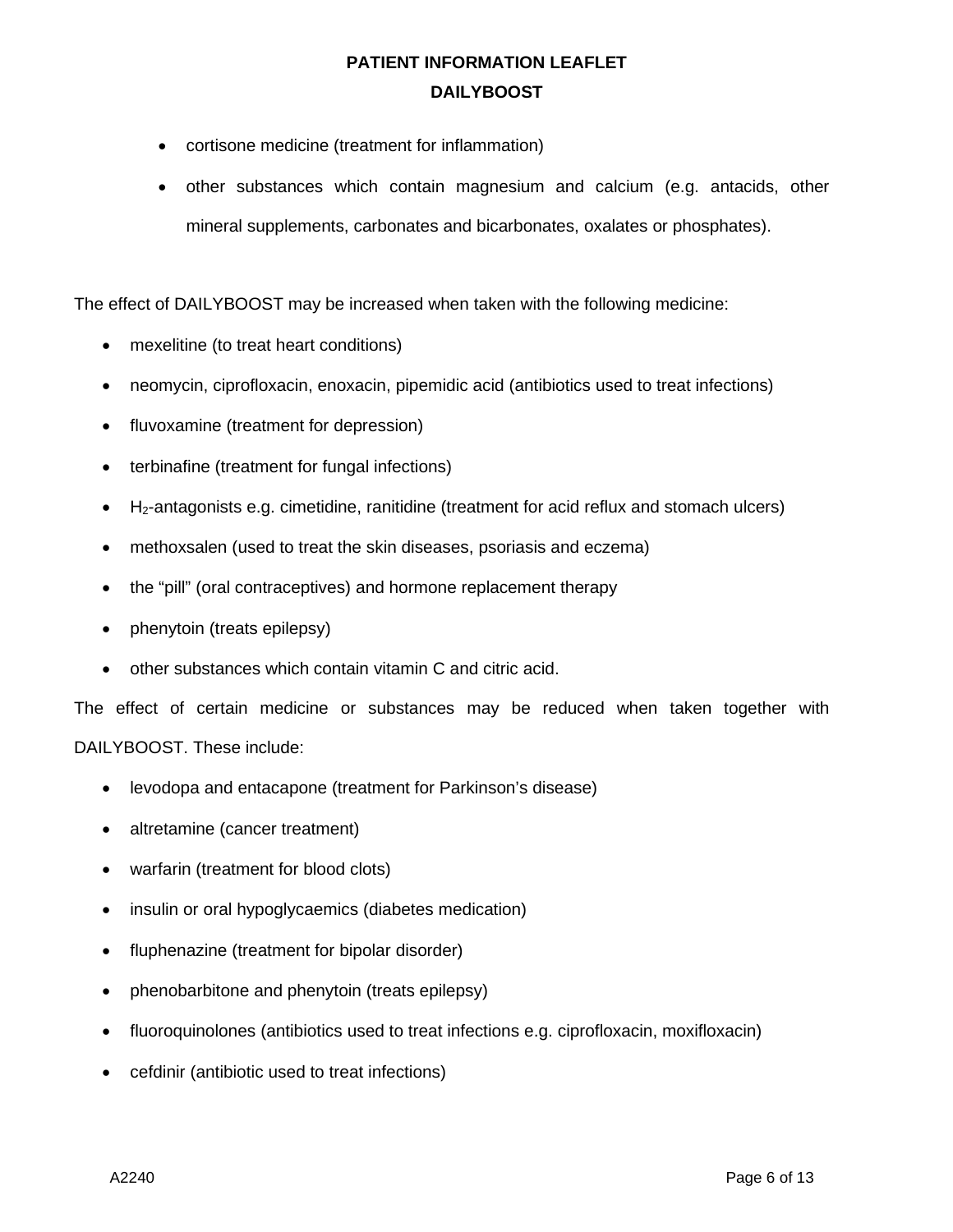- methyldopa (lowers high blood pressure)
- mycophenolate mofetil (lowers the immune system response)
- penicillamine (used to treat Wilson's disease)
- copper supplements
- levothyroxine (treatment for thyroid problems).

DAILYBOOST should be used with caution if you are taking other medicine which may increase your potassium levels i.e. some diuretics ("water pills" e.g. amiloride, spironolactone), ACEinhibitors e.g. enalapril, lisinopril (treatment for high blood pressure and heart failure), ciclosporins (immunosuppressants) and other medicine containing potassium.

Taking DAILYBOOST with antimuscarinics (e.g. atropine, ipratropium bromide) may slow down stomach emptying and elevate the risk of untoward stomach and intestinal disturbances.

Acitretin (treatment for psoriasis), isotretinoin (treats acne and other skin conditions) and tretinoin (treats acne and other skin conditions) - additional vitamin A supplements - taken together with DAILYBOOST, may lead to vitamin A toxicity.

Taking DAILYBOOST and calcium or phosphate containing products and "water pills" e.g. hydrochlorothiazide and indapamide, may cause a condition where there is too much calcium in your blood.

#### **Taking DAILYBOOST with food and drink**

Take one effervescent tablet dissolved in a half to full glass of cold water, with or directly after meals. Do not take on an empty stomach.

#### **Pregnancy and breastfeeding**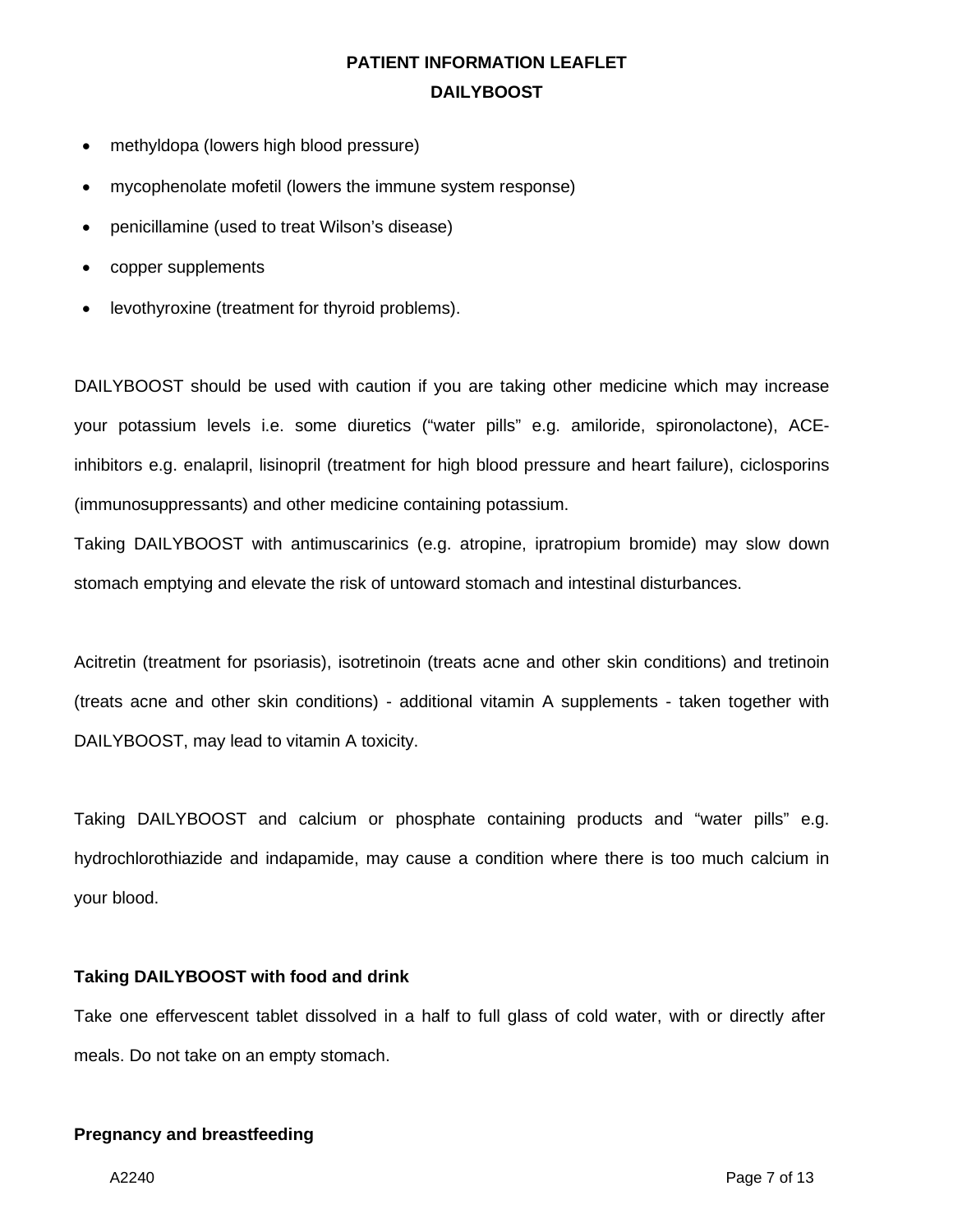If you are pregnant or breastfeeding your baby, think you may be pregnant or planning to have a baby, please consult your doctor, pharmacist or other healthcare provider for advice, before taking DAILYBOOST.

#### **Driving and using machinery**

It is unlikely that DAILYBOOST may interfere with your daily activities, but it is not always possible to predict to what extent. Thus, ensure that you do not engage in the above activities until you are aware of the measure to which DAILYBOOST affects you.

# **DAILYBOOST contains sugar (700 mg mannitol/effervescent tablet) and sweetener (15 mg sucralose/effervescent tablet)**

DAILYBOOST may have a mild laxative effect.

#### **3. How to take DAILYBOOST**

Always take DAILYBOOST exactly as instructed in this leaflet. You should check with your doctor, pharmacist or healthcare provider if you are unsure.

The usual dose is 1 effervescent tablet daily. Dissolve the effervescent tablet in a half to full glass of cold water. Then drink the contents of the whole glass. Do not take more than the recommended dosage. Take DAILYBOOST with or directly after meals.

#### **If you take more DAILYBOOST than you should**

In the event of overdosage, consult your doctor or pharmacist. If neither is available, contact the nearest hospital or poison centre. In the event of overdose the following symptoms may occur: lack of appetite, lack of energy, nausea and vomiting, constipation, diarrhoea, heartburn, excessive urination, frequent urination during the night, sweating, headache, thirst, excessive sleepiness, a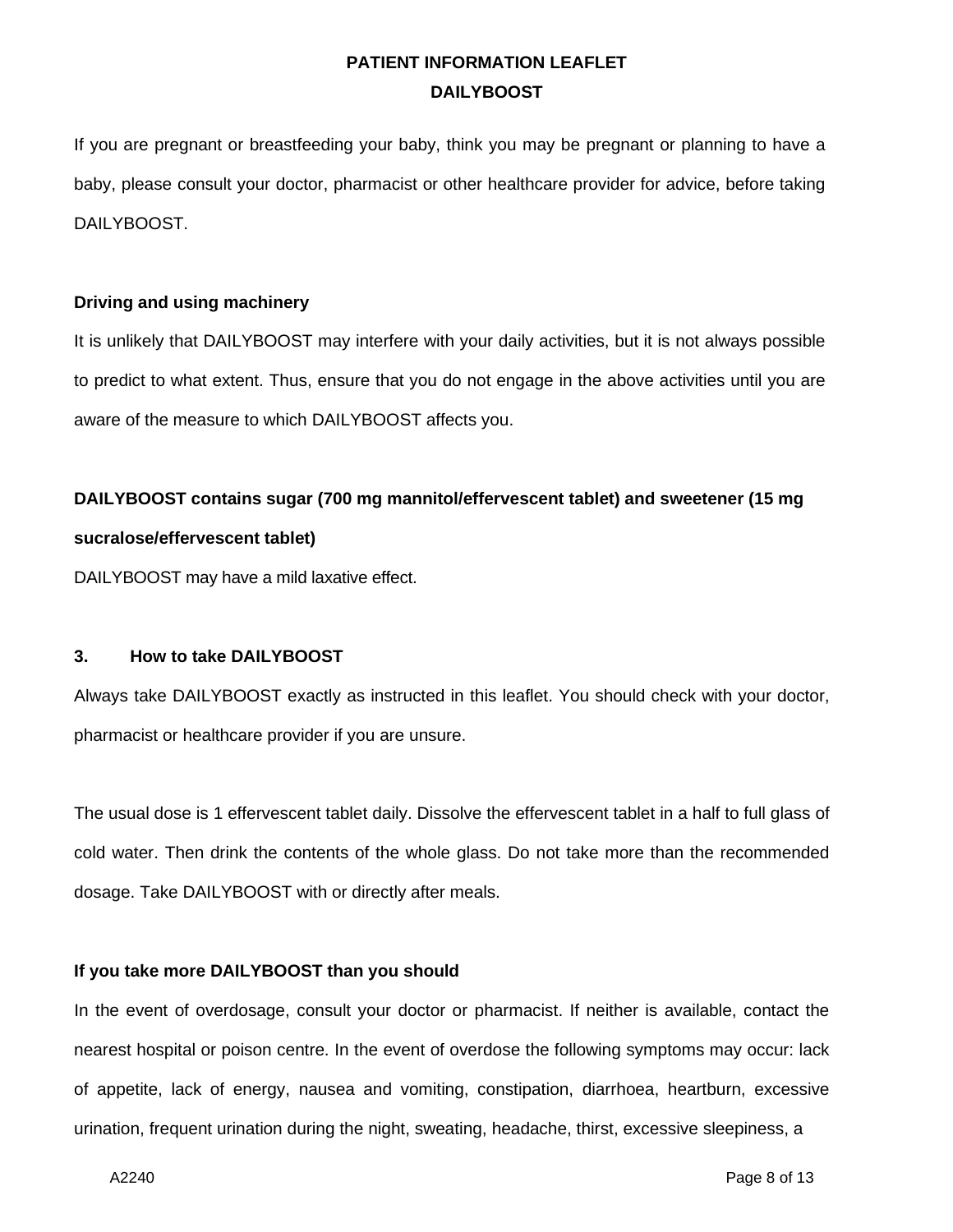feeling of losing balance (dizziness), bleeding gums, sore mouth, confusion, abdominal pain, blurred vision, muscle weakness, tingling sensations, slow heartbeat and a weak pulse.

#### **If you forget to take a dose of DAILYBOOST**

Do not take a double dose to make up for forgotten individual doses.

#### **4. Possible side effects**

DAILYBOOST can have side effects.

Not all side effects reported for DAILYBOOST are included in this leaflet. Should your general health worsen, or if you experience any untoward effects while taking DAILYBOOST, please consult your healthcare provider for advice.

If any of the following happens, stop taking DAILYBOOST and tell your doctor immediately, or go to the casualty department at your nearest hospital:

- swelling of the hands, feet, ankles, face, lips, mouth or throat, which may cause difficulty in swallowing or breathing
- rash or itching
- **fainting**

These are all very serious side effects. If you have them, you may have had a serious allergic reaction or hypersensitivity to DAILYBOOST. You may need urgent medical attention or hospitalisation. Discontinue use.

Tell your doctor immediately, or go to the casualty department at your nearest hospital if you notice any of the following:

- experiencing symptoms of a heart attack (symptoms include crushing chest pain, feeling clammy and sweaty, arms may feel heavy, dizziness), abnormal heartbeat
- difficulty breathing, shortness of breath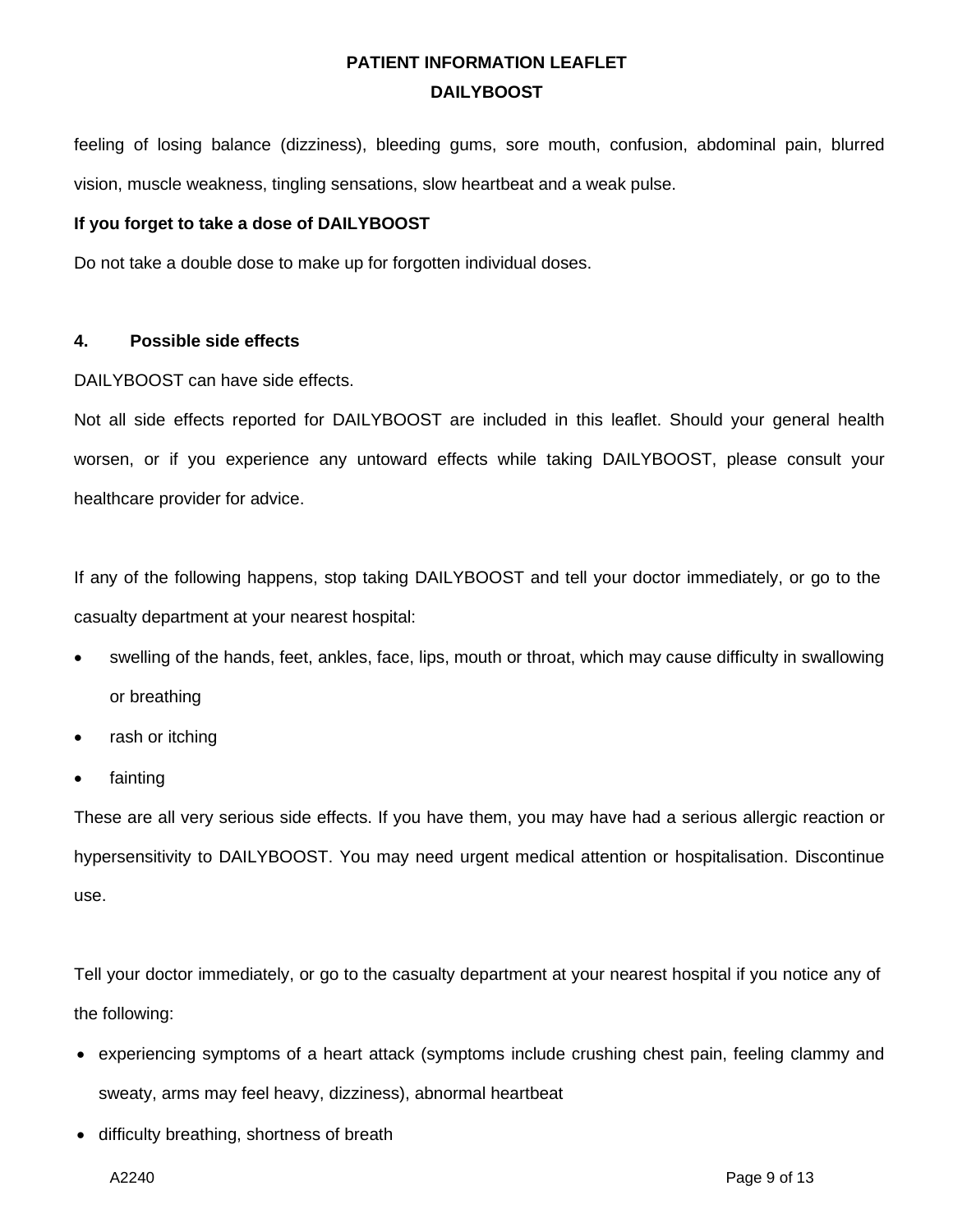- kidney stones (painful when urinating), urinating less than normal, swelling in your legs, ankles and feet
- liver infection and toxicity, liver failure, jaundice (yellowish or greenish pigmentation of the skin and eyes, paler faeces and dark urine)
- problems with your thyroid overactive thyroid and thyroid related problems, including hives, swelling, bruising, fever, joint pain, swollen lymph nodes and a high white blood cell count
- increased thirst and urination, stomach pain, nausea, bone pain, muscle weakness, confusion and fatigue (this may be due to high levels of calcium in the blood).

These are all serious side effects. You may need urgent medical attention.

Tell your doctor if you notice any of the following:

Frequent side effects:

• stomach and intestine disturbances including stomach pain, indigestion, nausea, vomiting, stomach irritation, stomach inflammation and watery diarrhoea (if medicine is taken on an empty stomach)

Less frequent side effects:

- constipation and farting
- skin reactions, blister-like sores
- kidney failure
- vomiting, fatigue and a water-electrolyte imbalance, which is due to a condition called milk-alkali syndrome
- muscle weakness, cramps or pain due to a condition called alkalosis
- hardening of tissue due to accumulation of calcium (as diagnosed by your doctor)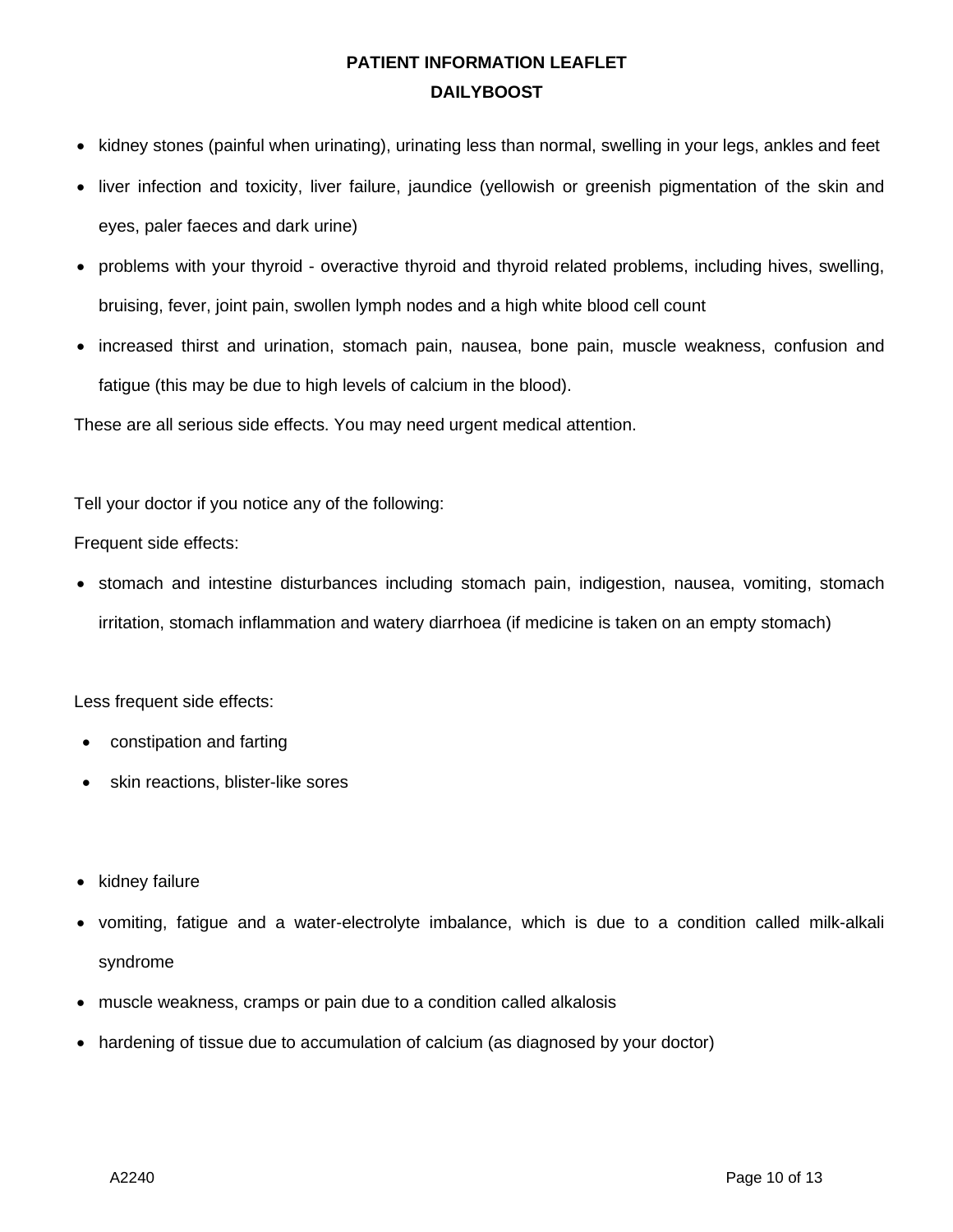Side effects of unknown frequency:

- laboratory test results showing abnormal blood counts (including low white- and red blood cell count, low platelet count, high levels of calcium, low phosphate levels, abnormal levels of potassium and magnesium), also abnormal urine, faeces or liver function test results
- reduced glucose tolerance and high levels of sugar in the blood
- high levels of uric acid
- depression, sleeplessness, feeling confused
- weakness, numbness and pain from nerve damage, rise in pressure around your brain
- irritated, swollen eyes and eyelids, abnormal tearing, blurry and dimness of vision, dry eyes, eye problems
- flushing, which can be accompanied by tingling, itching, headache, dizziness, rapid heartbeat, shortness of breath, sweating, chills or swelling
- a sensation of heat, faintness, pounding in the head, low blood pressure, dizziness, chills
- cough
- black stools/faeces, stomach ulcer, heartburn, cramps, lack of appetite
- hives, blister-like eruptions, dry skin, itching, more pigments on skin, rash, tingling, yellowing, dryness of sensitive skin, dry hair, itchy scalp and hair loss, cracking and bleeding lips
- pain or weakness in the muscles, paralysis, pain in the joints
- bright yellow urine, gout, more night-time urination
- *impotence*
- fever, metallic taste, more salivation, burning or pain in the mouth, common cold like symptoms, swelling and inflammation in the throat, headache, irritability, build-up of fluid in the body causing swelling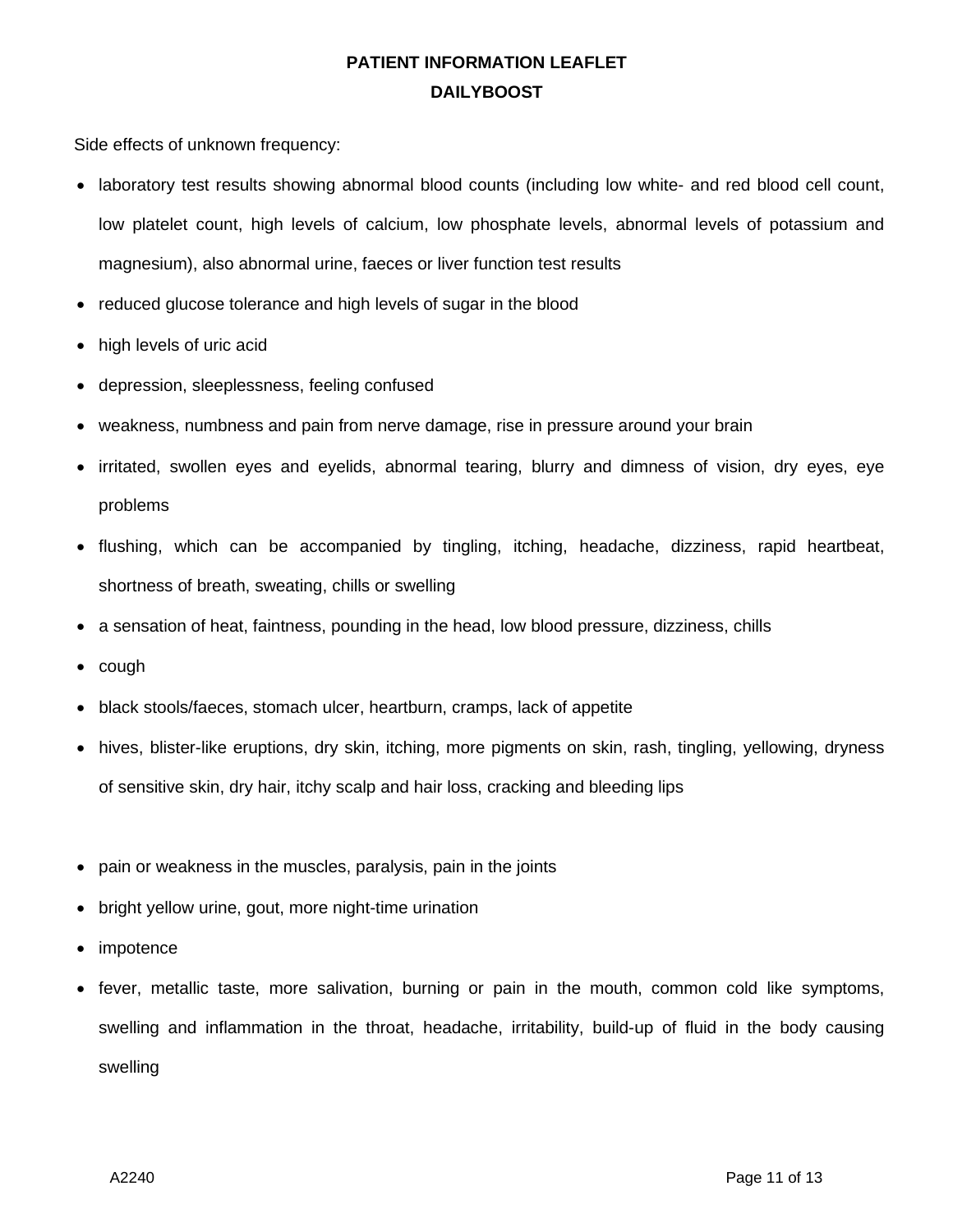If you notice any side effects not mentioned in this leaflet, please inform your doctor or pharmacist.

#### **Reporting of side effects**

If you develop any side effects, talk to your doctor or pharmacist. You can also report side effects to SAHPRA via the online complaints portal, found under: [https://sahpracm.org.za/catd/complaints/.](https://sahpracm.org.za/catd/complaints/) By reporting side effects, you can help provide more information on the safety of DAILYBOOST. Additionally, please send a mail to [pharmacovigilance@pharmadynamics.co.za](mailto:pharmacovigilance@pharmadynamics.co.za)

#### **5. How to store DAILYBOOST**

#### **Store all medicines out of reach of children.**

Store at or below 25 °C.

Store in the original package/container.

Keep the container tightly closed.

Do not use after the expiry date stated on the packaging.

Return all unused medicine to your pharmacist.

Do not dispose of unused medicine in drains or sewerage systems (e.g. toilets).

#### **6. Contents of the pack and other information**

#### **What DAILYBOOST contains**

#### *Active ingredients:*

biotin, calcium, chromium, copper, folic acid, iron, magnesium, manganese, potassium, vitamin A,

B1, B2, B3, B5, B6, B12, C, D3, E, and zinc.

#### *Other ingredients:*

citric acid, mannitol, orange flavour, PEG 6000, sodium bicarbonate, sodium carbonate, sucralose, sunset yellow colourant.